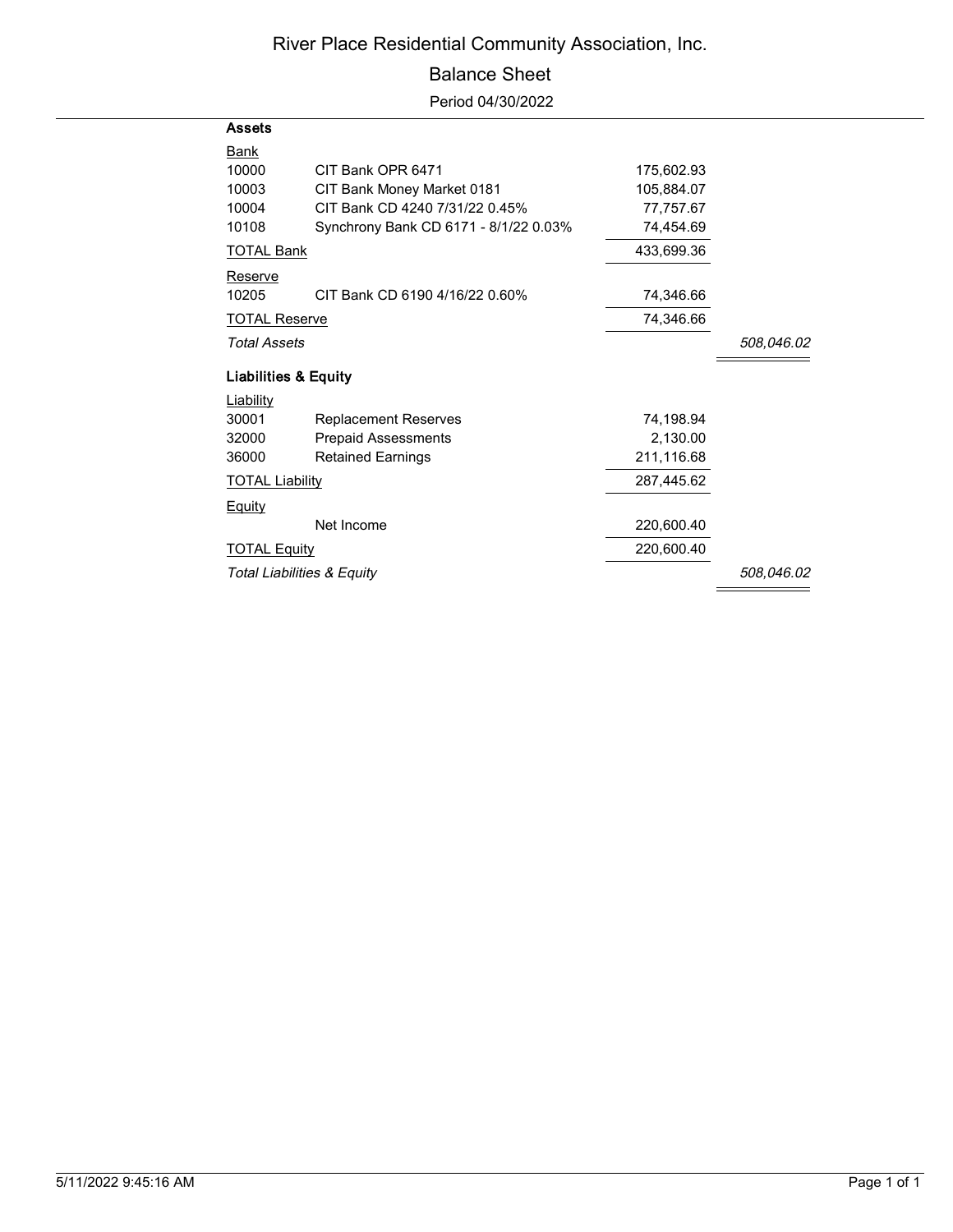| Total Assets 3/31/22 per balance sheet<br>Less Prepaid | \$<br>2,541.00     | \$540,875.52 |
|--------------------------------------------------------|--------------------|--------------|
| <b>Adjust Assets-Reserves</b>                          | \$<br>538,334.52   |              |
| Total Assets 4/30/22 per balance sheet                 |                    | \$508,046.02 |
| Less Prepaid                                           | \$<br>2,130.00     |              |
| <b>Adjust Assets-Reserves</b>                          | \$<br>505,916.02   |              |
| Change in Adj Assets-Reserves                          | \$<br>(32, 418.50) |              |
| Net Income 4/30/22 per balance sheet                   | \$<br>220,600.40   |              |
| Minus Net Income 3/31/22                               | \$<br>253,018.90   |              |
| Difference in expected and actual Adj Assets           | \$                 |              |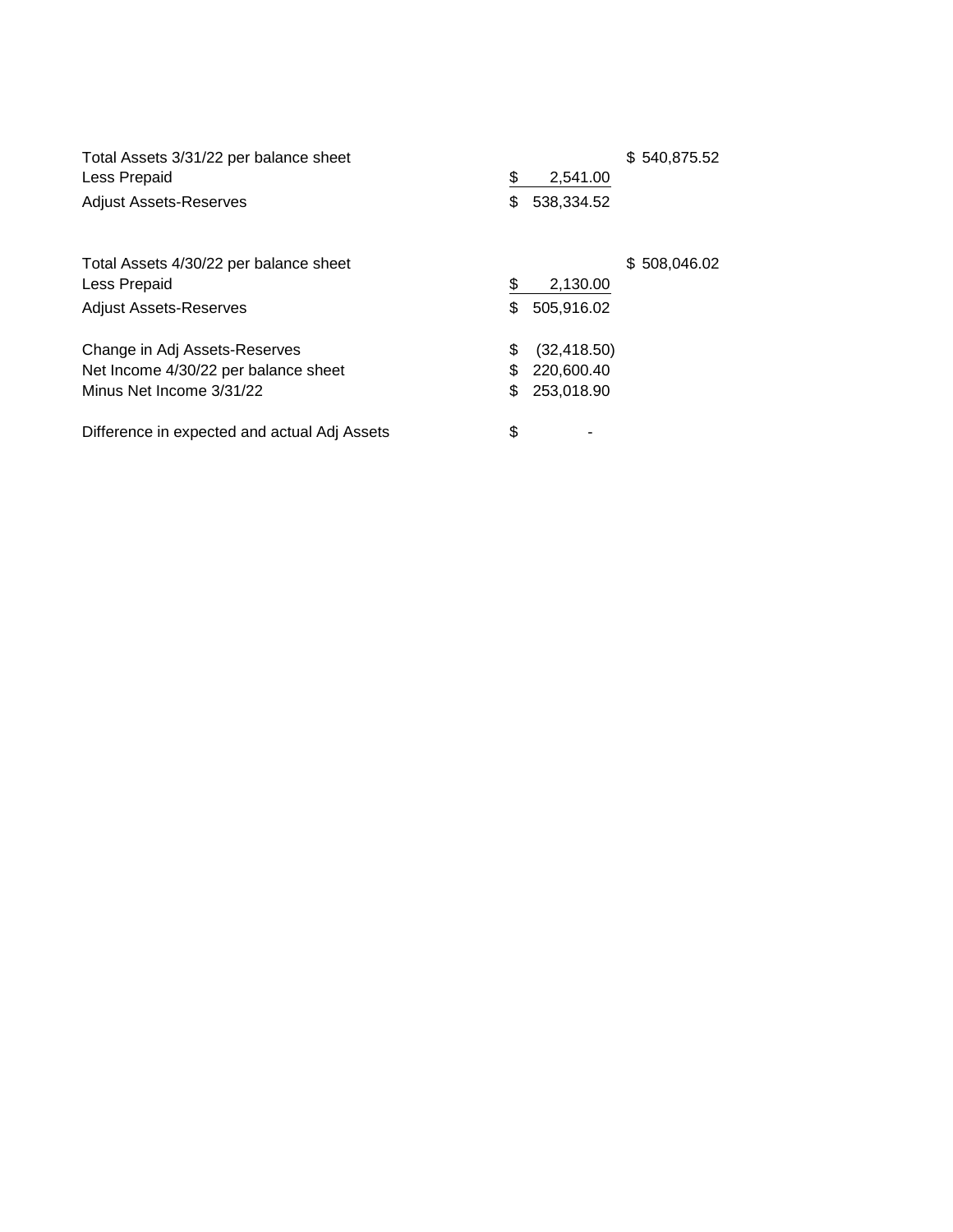## River Place Residential Community Association, Inc. Income Statement

Period 4/1/2022 To 4/30/2022 11:59:00 PM

|                                                      | <b>Current Month Operating</b> |               |             | Year to Date Operating |               |             |            |
|------------------------------------------------------|--------------------------------|---------------|-------------|------------------------|---------------|-------------|------------|
|                                                      | Actual                         | <b>Budget</b> | \$ Var      | Actual                 | <b>Budget</b> | \$ Var      | Annual     |
| Income                                               |                                |               |             |                        |               |             |            |
| <b>Assessment Revenue</b><br>40000 Annual Assessment | 1,840.00                       | 0.00          | 1,840.00    | 327,476.05             | 326,211.00    | 1,265.05    | 326,211.00 |
|                                                      |                                |               |             |                        |               |             |            |
| <b>TOTAL Assessment Revenue</b>                      | 1,840.00                       | 0.00          | 1,840.00    | 327,476.05             | 326,211.00    | 1,265.05    | 326,211.00 |
| <b>Other Receivable</b>                              |                                |               |             |                        |               |             |            |
| 43000 Late Fees                                      | 325.00                         | 0.00          | 325.00      | 2,405.00               | 0.00          | 2,405.00    | 0.00       |
| 43001 Interest                                       | 90.38                          | 0.00          | 90.38       | 333.77                 | 0.00          | 333.77      | 0.00       |
| 43006 Vehicle Decals                                 | 60.00                          | 50.00         | 10.00       | 230.00                 | 200.00        | 30.00       | 600.00     |
| 43007 Transfer Fees                                  | 700.00                         | 500.00        | 200.00      | 2,300.00               | 1,700.00      | 600.00      | 5,500.00   |
| 43010 Misc.                                          | 150.00                         | 0.00          | 150.00      | 500.00                 | 0.00          | 500.00      | 0.00       |
| 43011 Fines                                          | 450.00                         | 0.00          | 450.00      | 675.00                 | 0.00          | 675.00      | 0.00       |
| 43012 NSF Fees                                       | 0.00                           | 0.00          | 0.00        | 20.00                  | 0.00          | 20.00       | 0.00       |
| 43014 Dads In The Hood                               | 0.00                           | 0.00          | 0.00        | 0.00                   | 0.00          | 0.00        | 7,500.00   |
| 43015 Villages At River Place                        | 0.00                           | 0.00          | 0.00        | 13,803.78              | 15,000.00     | (1, 196.22) | 15,000.00  |
| 43200 CCA                                            | 0.00                           | 0.00          | 0.00        | 0.00                   | 10,000.00     | (10,000.00) | 10,000.00  |
| <b>TOTAL Other Receivable</b>                        | 1,775.38                       | 550.00        | 1,225.38    | 20,267.55              | 26,900.00     | (6,632.45)  | 38,600.00  |
| <b>TOTAL Income</b>                                  | 3,615.38                       | 550.00        | 3,065.38    | 347,743.60             | 353,111.00    | (5,367.40)  | 364,811.00 |
| <b>Expense</b>                                       |                                |               |             |                        |               |             |            |
| <b>Professional Services</b>                         |                                |               |             |                        |               |             |            |
| 45000 Management Services                            | 5,725.00                       | 5,725.00      | 0.00        | 22,900.00              | 22,900.00     | 0.00        | 68,700.00  |
| 45001 Administrative Reimbursements                  | 2,797.64                       | 1,667.00      | (1, 130.64) | 9,075.95               | 6,668.00      | (2,407.95)  | 20,000.00  |
| 45002 Legal Fees - HOA                               | 2,101.00                       | 500.00        | (1,601.00)  | 2,404.00               | 2,000.00      | (404.00)    | 6,000.00   |
| 45004 Audit / Tax Preparation                        | 639.00                         | 0.00          | (639.00)    | 1,584.76               | 4,000.00      | 2,415.24    | 4,000.00   |
| 45900 Design Review                                  | 0.00                           | 0.00          | 0.00        | 500.00                 | 0.00          | (500.00)    | 0.00       |
| <b>TOTAL Professional Services</b>                   | 11,262.64                      | 7,892.00      | (3,370.64)  | 36,464.71              | 35,568.00     | (896.71)    | 98,700.00  |
| <b>Professional Services</b>                         |                                |               |             |                        |               |             |            |
| 46000 Collection Fees                                | 0.00                           | 0.00          | 0.00        | (110.00)               | 0.00          | 110.00      | 0.00       |
| <b>TOTAL Professional Services</b>                   | 0.00                           | 0.00          | 0.00        | (110.00)               | 0.00          | 110.00      | 0.00       |
| <b>Bank</b><br>60000 Bank Charges                    | 0.00                           | 0.00          | 0.00        | 20.00                  | 0.00          | (20.00)     | 0.00       |
| <b>TOTAL Bank</b>                                    | 0.00                           | 0.00          | 0.00        | 20.00                  | 0.00          | (20.00)     | 0.00       |
| Common                                               |                                |               |             |                        |               |             |            |
| 80101 Firewise                                       | 0.00                           | 100.00        | 100.00      | 0.00                   | 400.00        | 400.00      | 1,000.00   |
| <b>TOTAL Common</b>                                  | 0.00                           | 100.00        | 100.00      | 0.00                   | 400.00        | 400.00      | 1,000.00   |
| Community                                            |                                |               |             |                        |               |             |            |
| 81000 Easter Egg Hunt                                | 786.89                         | 4,200.00      | 3,413.11    | 1,826.89               | 4,200.00      | 2,373.11    | 4,200.00   |
| 81001 Dads In The Hood                               | 0.00                           | 0.00          | 0.00        | 0.00                   | 12,000.00     | 12,000.00   | 12,000.00  |
| 81003 Ice Cream Social                               | 0.00                           | 0.00          | 0.00        | 0.00                   | 0.00          | 0.00        | 1,500.00   |
| 81004 Meetings                                       | 1,106.69                       | 208.00        | (898.69)    | 1,470.79               | 832.00        | (638.79)    | 2,500.00   |
| 81005 July 4th                                       | 0.00                           | 0.00          | 0.00        | 0.00                   | 0.00          | 0.00        | 1,000.00   |
| 81006 Ho-Down                                        | 0.00                           | 0.00          | 0.00        | 0.00                   | 0.00          | 0.00        | 13,000.00  |
| 81008 Newsletters                                    | 0.00                           | 0.00          | 0.00        | 179.20                 | 0.00          | (179.20)    | 0.00       |
| 81010 Website Maintenance                            | 0.00                           | 167.00        | 167.00      | 0.00                   | 668.00        | 668.00      | 2,000.00   |
| 81011 Restriction Inspection                         | 650.00                         | 650.00        | 0.00        | 1,950.00               | 2,600.00      | 650.00      | 7,800.00   |
| 81012 Sheriff's Patrol / Speed                       | 3,052.50                       | 4,000.00      | 947.50      | 11,907.50              | 16,500.00     | 4,592.50    | 50,000.00  |
| 81014 Graduation Parade                              | 0.00                           | 0.00          | 0.00        | 108.25                 | 0.00          | (108.25)    | 2,000.00   |
| 81015 Misc.                                          | 194.00                         | 250.00        | 56.00       | 588.00                 | 1,000.00      | 412.00      | 3,000.00   |
| <b>TOTAL Community</b>                               | 5,790.08                       | 9,475.00      | 3,684.92    | 18,030.63              | 37,800.00     | 19,769.37   | 99,000.00  |